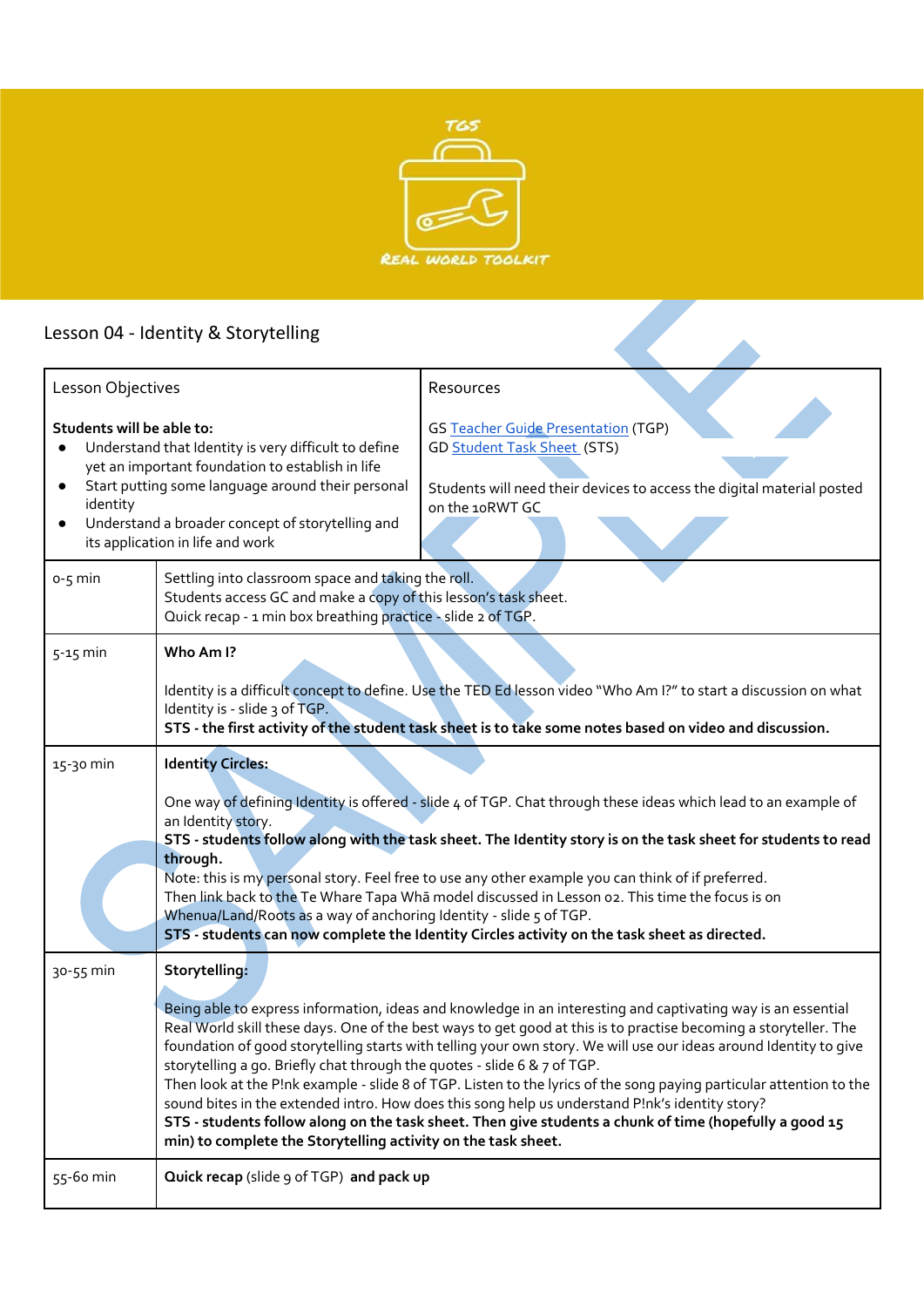







 $\overline{2}$ 



 $\overline{4}$ 





 $\overline{5}$ 



 $6\overline{6}$ 





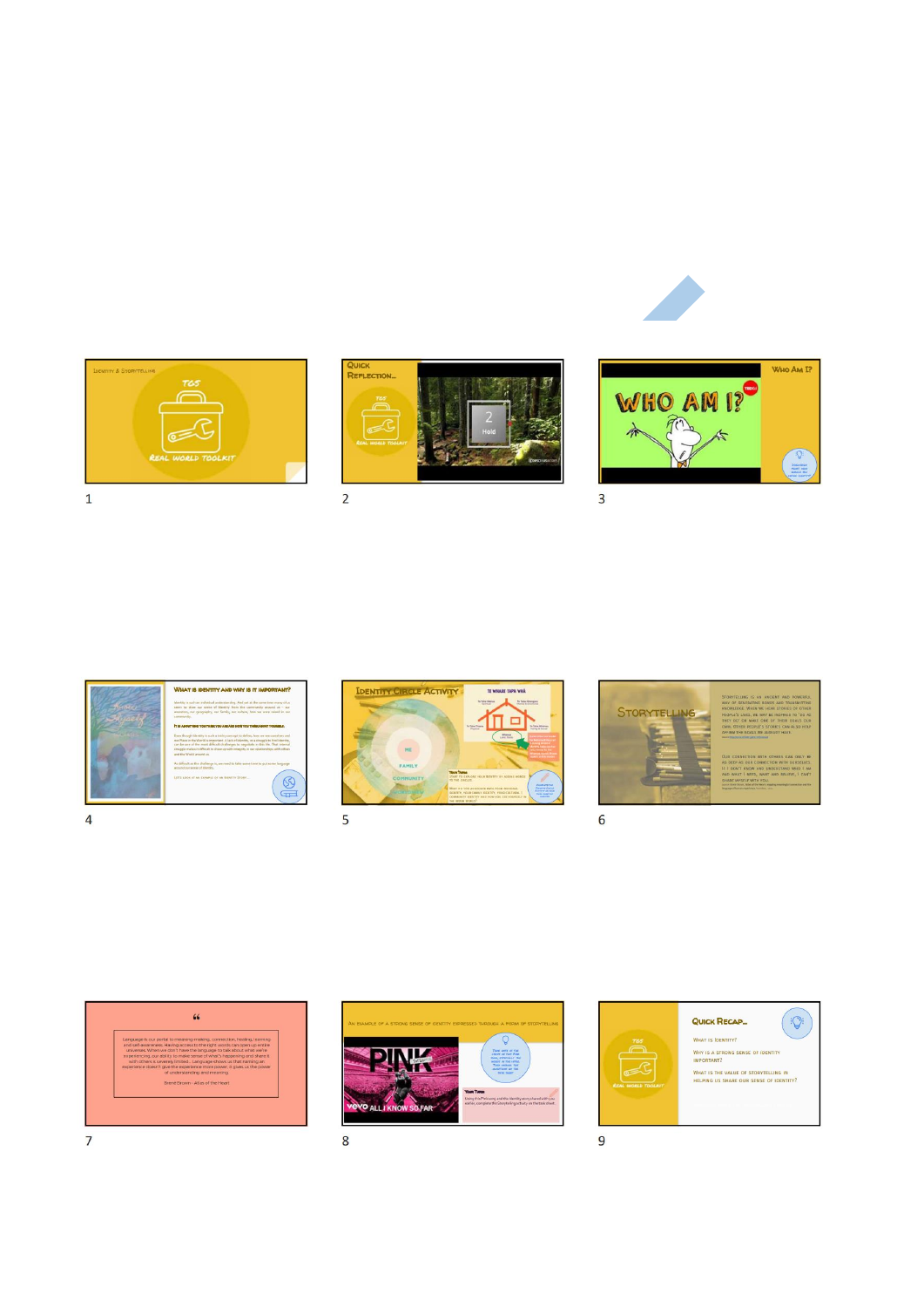

# Identity & Storytelling

#### **Who Am I?**

Watch this video.

Make some notes on what **Identity** is from watching the video:

#### **Identity Circles:**

What is Identity and why is it important?

Identity is such an individual understanding. And yet at the same time many of us seem to draw our sense of Identity from the community around us – our ancestors, our geography, our family, our culture, how we were raised in our community.

#### **It is about who you think you are and how you think about yourself.**

Even though Identity is such a tricky concept to define, how we see ourselves and our Place in the World is important. A lack of Identity, or a struggle to find Identity, can be one of the most difficult challenges to negotiate in this life. That internal struggle makes it difficult to show up with integrity in our relationships with others and the World around us.

As difficult as the challenge is, we need to take some time to put some language around our sense of Identity.

Let's look at an example of an Identity Story…

I will share a little about my search for a sense of Identity. This has been a Journey for me. My view has changed as I have been given more information about my Family history, including the results of a DNA ancestry test. It has also changed as I have seen more of the World.

Not all those who

wander are lost **JRR Tolkien** 

I was born and grew up in Mzansi (South Africa). I have always felt I am African. Most people look at me strangely when I say this. I guess it's because of the green eyes, blonde hair and freckled skin! But Africa is where I feel most at home, most settled and comfortable in who I am.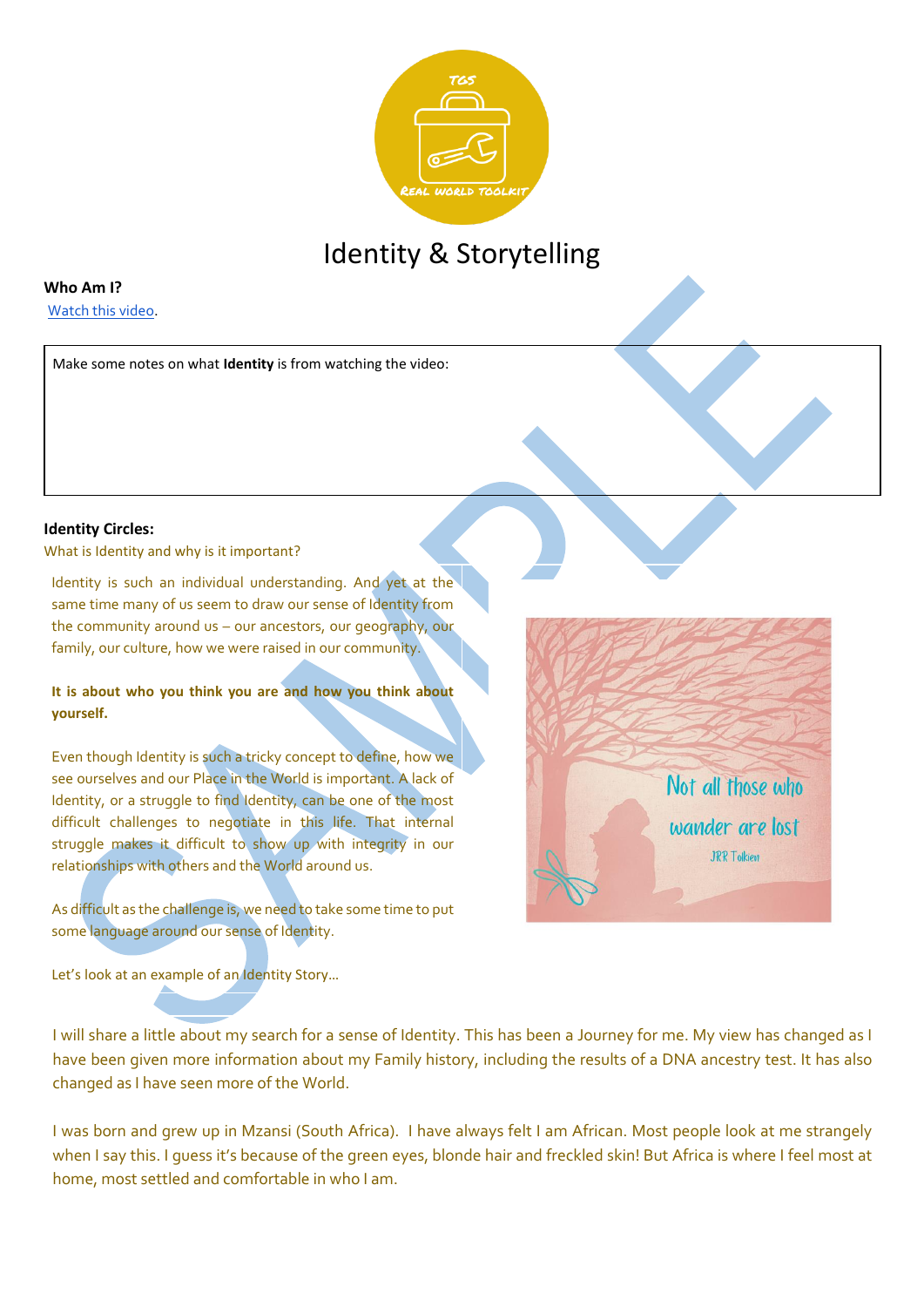I have realised that a big part of Identity for me is linked to the land, to the natural World where I was born. Because I was born African it is things like the red dust, the smell of rain over the savanna, the prickly heat off the acacia trees, the coppery sun sinking to the horizon, the sound of the fish eagle or the woodland kingfisher or the lion roar that makes my soul sing.

When I was twelve years old I had a school project to draw my Family tree. To achieve this I had to spend time with my grandparents, listening to Stories from their past. I was lucky enough at that time to still have living great grandparents on my mother's side, which added a further richness to my project. Until that project came along, I had no idea how interesting Family history could be.

Over the years I have continued to build on that early Family tree. I am so grateful to have had the chance to hear my Family Stories from my great-grandparents and grandparents. I feel a sense of responsibility as the keeper of my Family history. I have since travelled to some of the places where my ancestors were born and grew up. All of these Places are in the north of England and Scotland. It turns out that I have very Celtic roots. I have become fascinated with exploring that culture and its history.

I am drawn to Nature in a very Celtic way and I like to think this is the influence of that ancient ancestry. The World view of the Celts honoured the force of Nature in every aspect of their lives. I have a similar sense of Connection to the Celtic lands and peoples to the bond I feel with Africa. So now I would describe myself as an African Celt  $\odot$ 

But My Story is just one way of thinking about Identity. I talk to lots of people who see Identity in very different ways. However you understand Identity, the key is to develop a strong sense of Identity that gives you confidence to step out bravely and take Your Place in the World.

SOURCE: www.purespaces.education



Now let's connect Identity with our Hauora model - Te Whare Tapa Whā…

#### **What is whenua?**

Whenua is the place where you stand. It is your connection to the land – a source of life, nourishment and wellbeing for everyone. Whenua includes soil, rocks, plants, animals and the people inhabiting the land – tangata whenua. We are linked physically and spiritually to the land – it is the earth through which you are connected to your tūpuna/ancestors and all the generations that will come after you. You can also think about whenua as your place of belonging – that means the spaces where you feel comfortable, safe and able to be yourself, which could be at mahi/work, in a sports team, with your friends, or at home with your whānau.

Source:https://mentalhealth.org.nz/getting-through-together/wellbeing-for-parentsand-whanau/te-whare-tapa-wha-GTT

#### **REFLECTION**:

How does the concept of **Whenua** explained above help you understand Identity? How could the concept of **Whenua** help anchor you?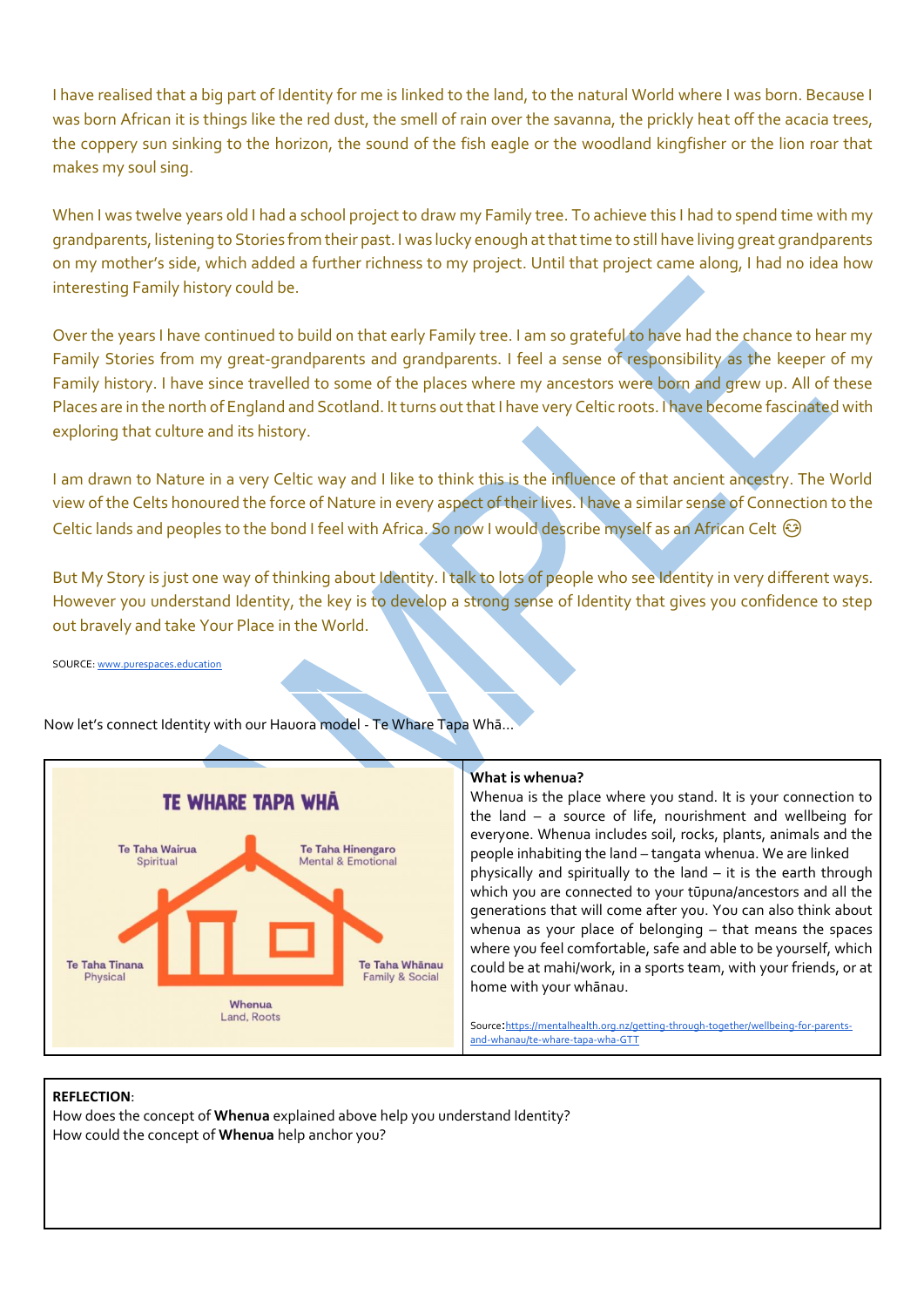### **Your Turn:**

Start to explore your Identity by adding words to the columns below the Identity Circle. What words, ideas, concepts do you associate with your personal identity, your family identity, your cultural | community identity and how you see yourself in the wider world?

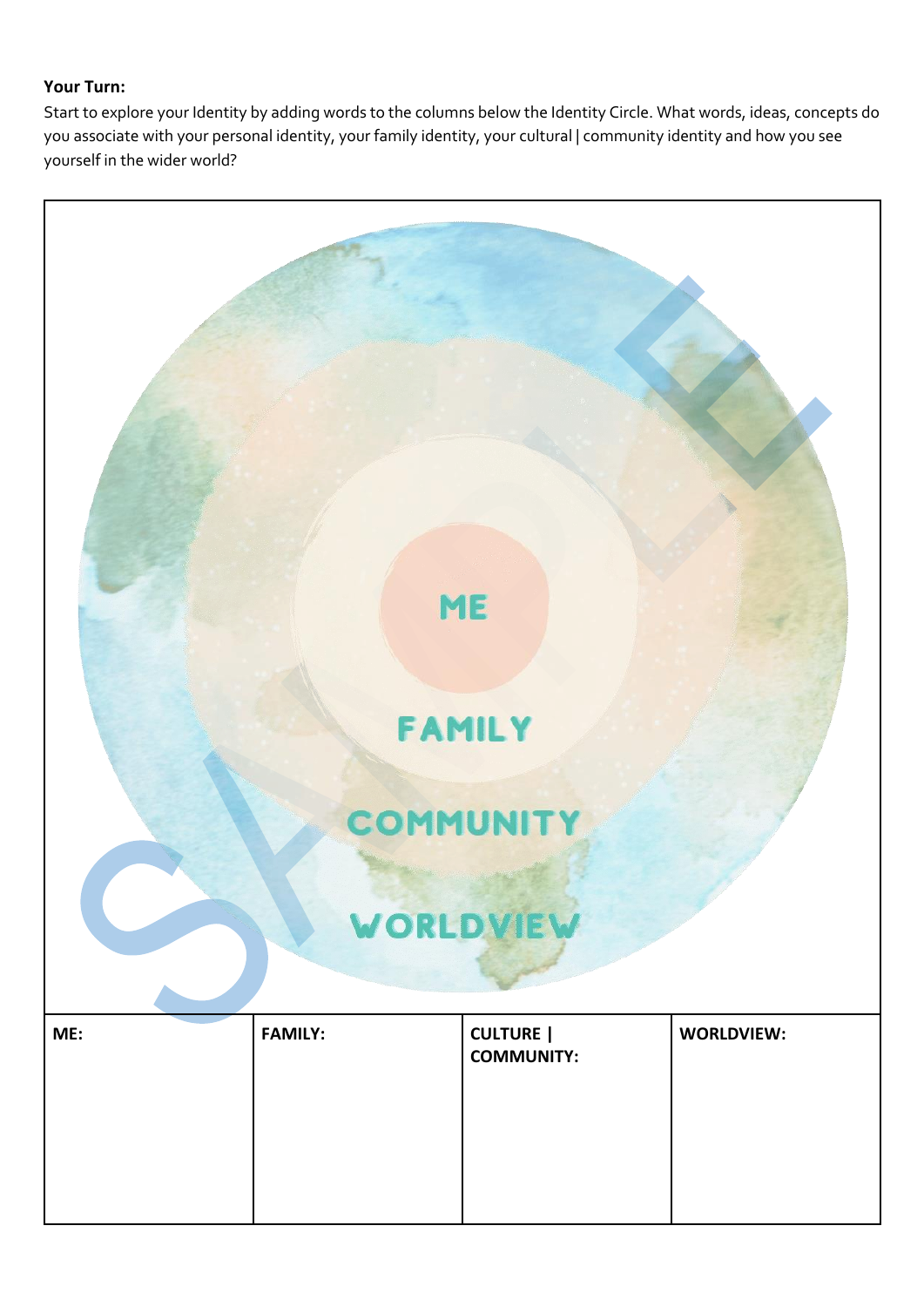#### **Storytelling:**

Storytelling is an ancient and powerful way of generating bonds and transmitting knowledge. When we hear stories of other people's lives, we may be inspired to 'do as they do' or make one of their goals our own. Other people's stories can also help affirm the goals we already have.

source:http://www.infinite-game.net/manual

Language is our portal to meaning-making, connection, healing, learning and self-awareness. Having access to the right words can open up entire universes. When we don't have the language to talk about what we're experiencing, our ability to make sense of what's happening and share it with others is severely limited... Language shows us that naming an experience doesn't give the experience more power, it gives us the power of understanding and meaning. source: Brené Brown - Atlas of the Heart



#### An example of a strong sense of identity expressed through a form of storytelling:

P!nk (Alecia Beth Moore) is an American singer-songwriter famous for her strong opinions and outspoken lyrics. She shows a strong sense of Identity and self-awareness. In her honest way she would admit that she did not always feel this way. It has taken time and a willingness to journey to self-awareness to get her to the point of being able to authentically express her story.

Listen carefully to the lyrics of her song "What about Us". Pay particular attention to the extended intro with voice clips.

What can you tell about her sense of Identity from this track?

#### **Your Turn:**

Using this P!nk song and the Identity story shared with you earlier as well as the language you came up with in the Identity Circles activity to complete this Storytelling activity.

Answer these questions as fully as you can:

Who were my ancestors?

How did my parents come to be in the place where I was born?

Is there a place I am particularly attached to? What is special about it?

What do I carry with me from my childhood and the place I am attached to?